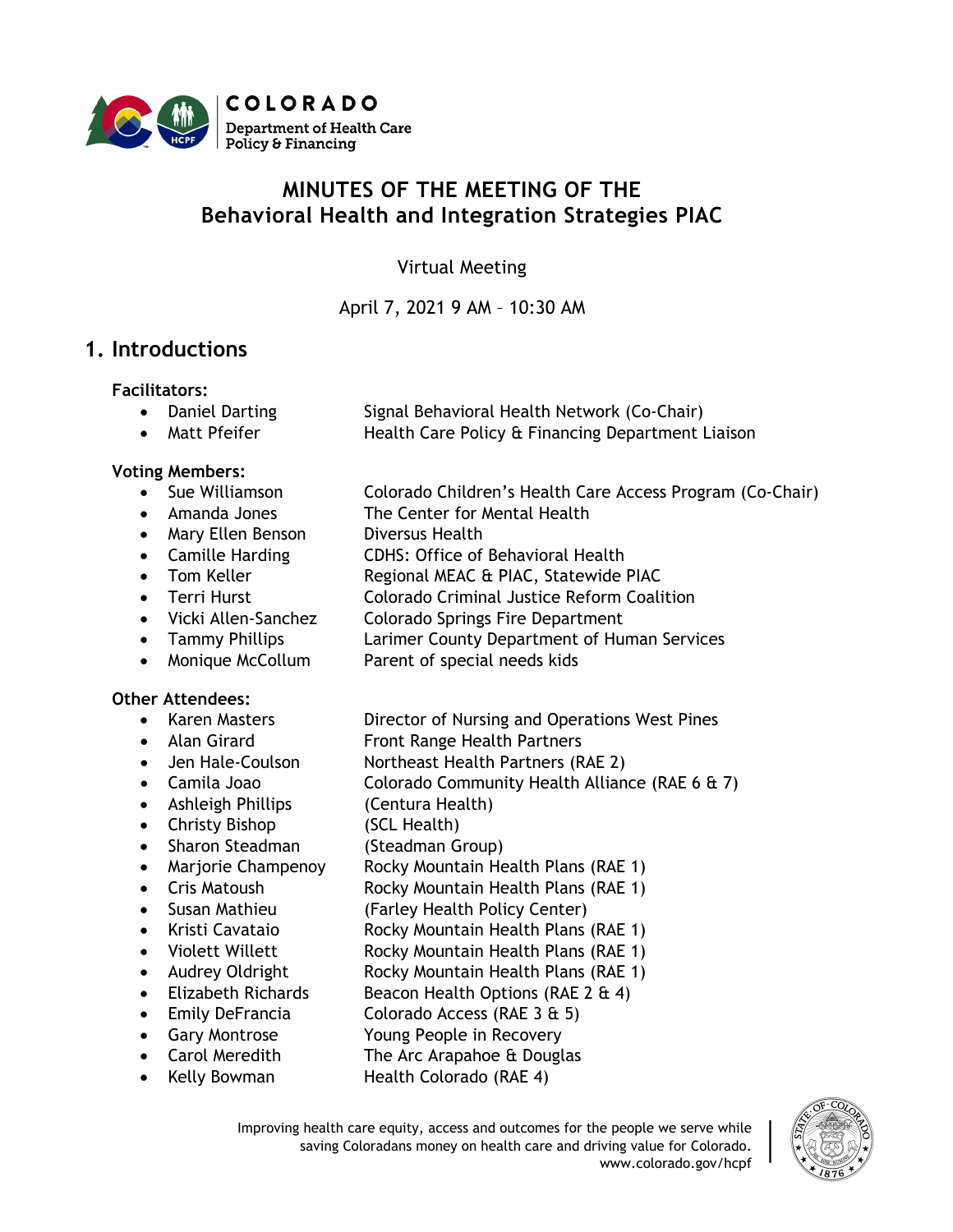- Taylor Thompson Colorado Community Health Network
- Kellen Roth Colorado Access (RAE 3 & 5)
- Doug Muir Centura Health
- Joseph Anderson Colorado Access (RAE 3 & 5)
- Kenn Winn Firefly Autism
- Sandra Grossman Health Care Policy & Financing
- Norbert Peyfuss Health Care Policy & Financing
- Chris Larson **Health Care Policy & Financing**
- Cristen Bates Health Care Policy & Financing
- Jeff Eggert Health Care Policy & Financing
- Shingo Ishida Health Care Policy & Financing
- Amy Luu Health Care Policy & Financing
- John Laukkanen Health Care Policy & Financing
- Victoria Laskey Health Care Policy & Financing

## **2. Housekeeping**

Matt Pfeifer called the meeting to order at 9:03 AM. Minutes from the month of March were approved. No abstention.

The BHIS subcommittee has a voting membership vacancy. An email requesting nominations from voting members will be sent via constant contact.

# **3. COVID-19 updates**

Matt Pfeifer provided COVID-19 updates. The COVID-19 vaccine is currently in phase 2 (general public age 16 and over). All information from the slides will be available on the Department's website.

The Department is collaborating with the Regional Accountable Entities (RAEs), Single Entry Points, and Community Center Boards, to prioritize homebound members or potential homebound members to help them with access and working to address health disparities for members of color based on the data reviewed. All are working diligently with FEMA, the Colorado Governor's Office and others in an attempt to utilize some of the stimulus and COVID relief money to help fund this work.

## **4. DOC Dashboard**

Norbert Peyfuss presented the DOC dashboard. The time period of the data is from June 1, 2018 to August 30, 2020. The data was a requirement of SB 19-222. The BHIS subcommittee worked to develop the metric with the intent to monitor and improve performance. The HCPF dashboard was a first step to improving performance. It was noted that this work is being used as a case study in hopes that the process can be replicated across the Department. Norbert's work is phase 1 of a two-phased study,

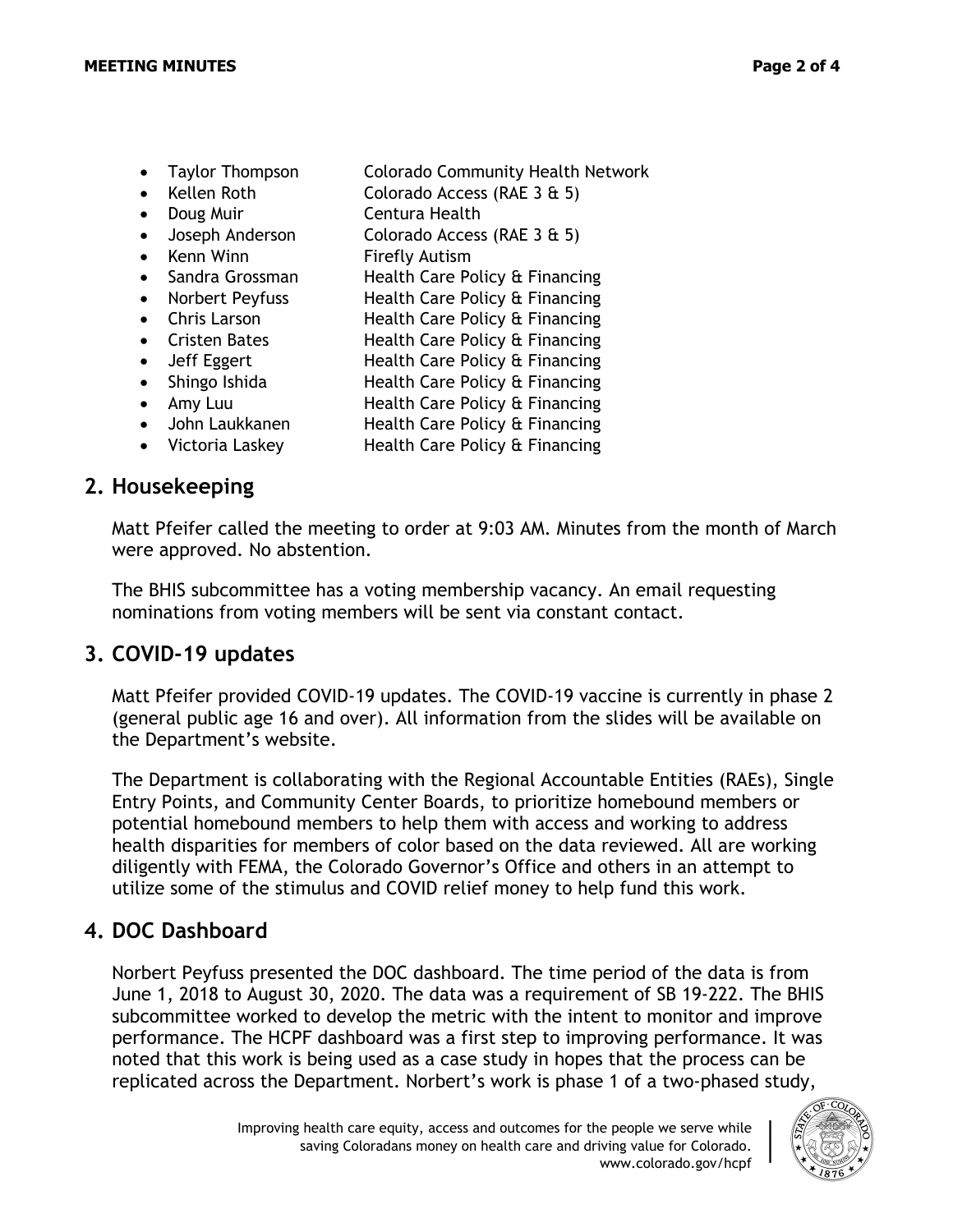which is to create a Tableau dashboard that will create visualization of behavioral health care data to provide insight on behavioral health questions and trends seen from Medicaid members releasing from DOC. The focus is to improve the re-entry process and behavioral health utilization. The dashboards allow the who, what, where and when of behavioral health needs, services and diagnoses to be looked at for this population. A high-level overview was presented on the RAE Penetration Rate dashboard. The dashboard has the ability to filter by gender, race/ethnicity, homelessness, and RAE. P-Codes and M-Codes are behavioral health and medical needs codes assigned to DOC prisoners. A member with a P-Code of 1 indicates a relatively low behavioral health need while a P-Code of 5 indicates a high behavioral need. The M-Code is the medical need of the individual.

A discussion occurred on the penetration rate. The rates mirror what is seen in the monthly dashboard rates reviewed by this subcommittee to some degree. The importance of looking at the data by time variance was noted to view the progression of the metric.

There was a discussion on addressing the equity gap. The data shows that females have a higher level of moderate to severe P-code behavioral health needs. This gender difference in behavioral health needs may be due to more homeless shelter and housing resources being available for females experiencing homelessness. A thought was shared that there is a differential in stigma with women in incarceration and there may be a trauma element with females but there is no clinical information to substantiate this.

### **5. SB 19-222: strengthening and expanding the behavioral health safety net system in Colorado**

Cristen Bates and Camille Harding presented on the behavioral health safety net framework. The goal of the work is to create a comprehensive proposal to strengthen and expand the behavioral health safety net system in Colorado. A background on SB 19-22 was provided. This bill requires the development of a definition for high intensity outpatient services and for the Department of Health Care Policy and Financing, and the Colorado Department of Human Services (CDHS) to create a comprehensive safety net system proposal. The bill is meant to build on the network of providers the state already has. It's about looking at the foundations that Colorado already has and trying to find a way to better work together to provide more timely services, especially for those who are at risk of institutionalization and those with acute problems. The safety net system must have a network of behavioral health care providers. CDHS shall consider community mental health centers, managed service organizations, contractors for the statewide behavioral health crisis response system, and other behavioral health community providers as key elements in the safety net system. The comprehensive service model was presented.